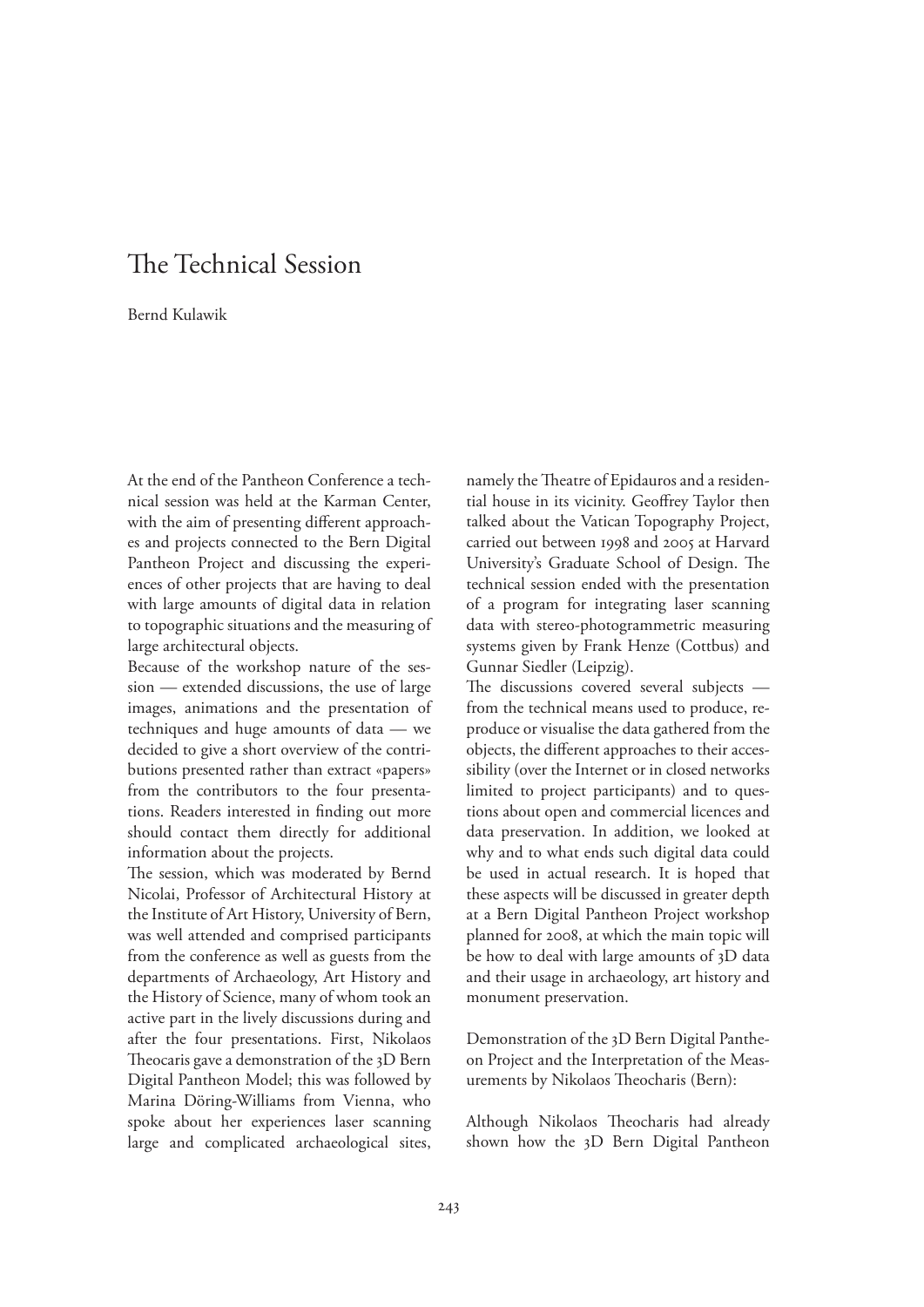Model might help scholarly research in his presentation of answers to two of the «nagging» questions that Lothar Haselberger had brought up in his contribution to the conference, his presentation at the technical session gave him the opportunity to provide the conference participants with a more in-depth account of the project's technical aspects and its (already realised) prospects as well as to elaborate on plans for the future.

Nikolaos Theocharis, who was involved in all the phases of the project, from the scanning and recording of the data to their evaluation, merging and the generation of images and plans, demonstrated how he went about making the data useable for non-architects. He also explained some of the methods that were employed to generate the data during the different scan periods and revealed the results and conclusions that have already been drawn directly from the initial set of raw data and their visualisation. (A second volume from the series of publications by the Bern Digital Pantheon Project Group will be dedicated to the information generated from the visualisation techniques).

The surveying of antique architecture (the Basilica Maxentius in Rome, the Theatre of Epidauros and a residential house in Epidauros) with the help of modern laser techniques by Marina Döring-Williams (Vienna):

Marina Döring-Williams used 3D laser scanning techniques on several occasions when she and her team took part in excavations at Epidauros and, as part of a monument research campaign, at the Basilica of Maxentius (Constantine) in Rome. A particularly interesting aspect of her presentation was the establishment of interrelations between the results generated from different measuring methods and the merging of these results in order to gain specific information about the building and the building ensemble, its possible relationship to surrounding buildings or the urban space and even details of its construction. At the monumental Basilica of Maxentius, for example, they were even able to reconstruct the structure of the largely lost surface of applied precious stones and marble plates. But in all these interesting cases the usage of these huge amounts of data, often generated during the course of several campaigns over the years, requires high-level computing techniques and expensive hardware, which in some cases has only recently become available for non-commercial research.

Three-dimensional modelling of complex historical architectural structures: Vatican Topography Project by Geoffrey Taylor (New York):

From 1998 to 2005, the Vatican Topography Project of Harvard University's Graduate School of Design created a large and complex 3D digital ‹image› of the Vatican Hill area through the centuries. Geoffrey Taylor, who as the research associate led the project, demonstrated the impressive abilities of this model: documents, sources and images (in digital form) can, for example, be linked with any special point or area in the graphical model, allowing the user to browse over or even below the surface of the Vatican Hill at any given time and find all the available information that exists on a place, object, building, archaeological artefact, and so on, in that area. Unfortunately, because of technical and also licensing restrictions, for the time being the interactive usage of the model is only possible inside a closed network: at least the problem of transferring large amounts of digital data between the server and user computers over the Internet can soon be expected to be solved.

Integrating laser scanning data into a stereophotogrammetric system for archaeology and building research by Frank Henze (Cottbus) and Gunnar Siedler (Leipzig):

Scanning techniques are becoming more and more important when it comes to recording objects in the fields of archaeology and build